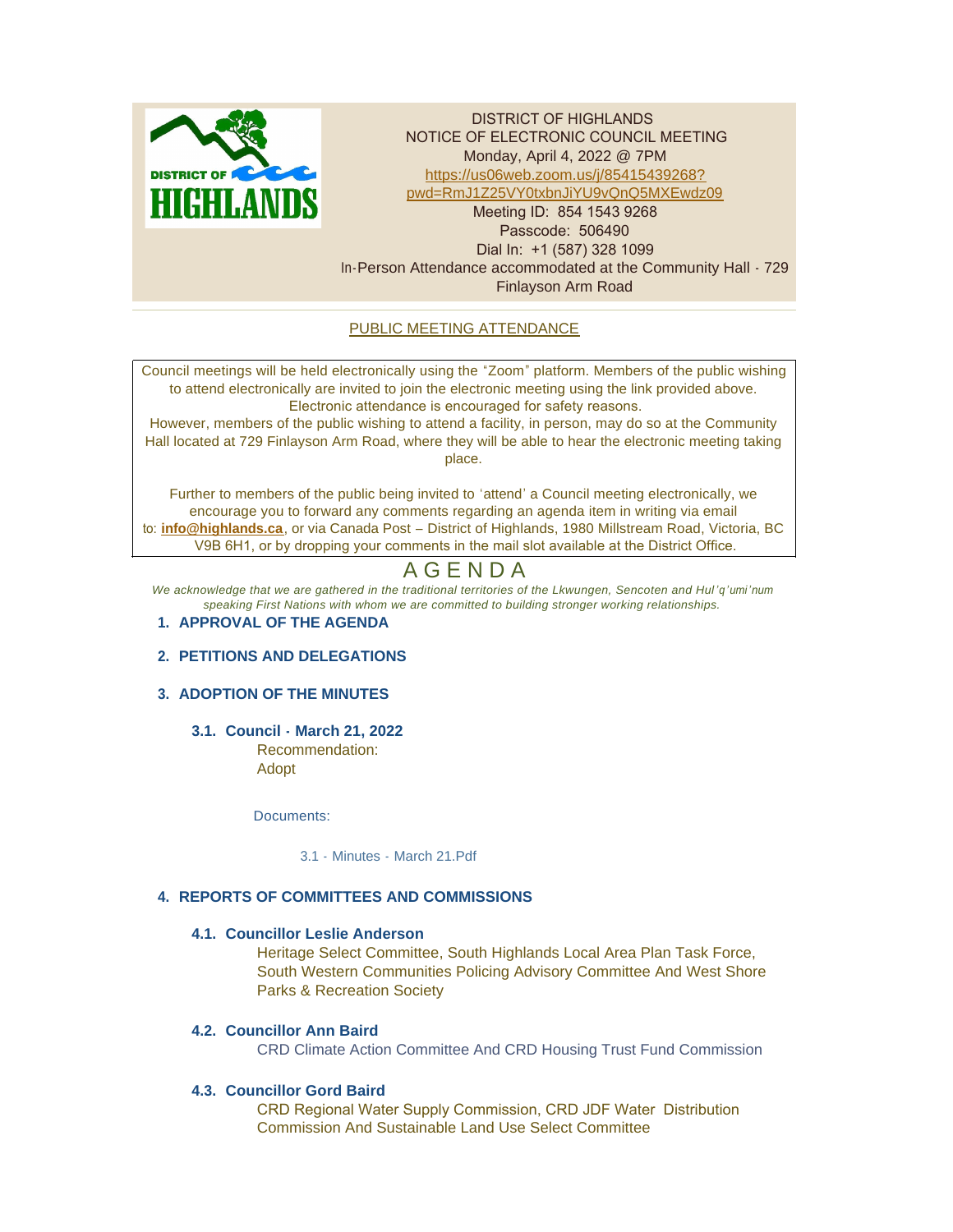Documents:

[4.3 - Councillor Baird Update Apr 4 2022.Pdf](https://www.highlands.ca/AgendaCenter/ViewFile/Item/7026?fileID=6694)

#### **Councillor Marcie McLean 4.4.**

Coexisting With Carnivores Alliance And Greater Victoria Family Court And Youth Justice Committee

#### **Councillor Karel Roessingh 4.5.**

Capital Region Emergency Services Telecommunications, CRD Arts And Greater Victoria Public Library Board

#### **4.6. Councillor Rose Stanton**

Emergency Planning Committee, Intermunicipal Committee on Disability Issues And Social Sustainability Select Committee

#### **Mayor's Report 4.7.**

Documents:

[4.7 - Mayors Report - Apr 4.Pdf](https://www.highlands.ca/AgendaCenter/ViewFile/Item/7030?fileID=6695)

#### **RATIFICATION OF COMMITTEE RECOMMENDATIONS 5.**

#### **Special Committee Of The Whole - March 28, 2022 5.1. RE: COVID-19 SAFE RESTART GRANT – ALLOCATION FOR ROSS DURRANCE ROAD PATCHING**

Recommendation: That The Use Of \$16,780 Of The COVID-19 Safe Restart Grant Be Approved For Patching To Ross Durrance Road In The Vicinity Of The Mt. Work Park Access.

Documents:

5.1 - [Recommendation From Special CoTW -](https://www.highlands.ca/AgendaCenter/ViewFile/Item/7043?fileID=6696) March 28.Pdf

#### **INTRODUCTION OF LATE ITEMS 6.**

#### **UNFINISHED BUSINESS 7.**

### **CORRESPONDENCE 8.**

# **Correspondence - Alistair MacGregor, MP, March 17, 2022 8.1. RE: BILL C-216, THE HEALTH-BASED APPROACH TO SUBSTANCE USE ACT**

Documents:

8.1 - Corresp - [Bill C-216, The Health-Based Approach To Substance Use Act](https://www.highlands.ca/AgendaCenter/ViewFile/Item/7044?fileID=6697)  - A MacGregor MP.pdf

#### **BYLAWS 9.**

**NEW BUSINESS 10.**

**Report, Corporate Officer, March 29, 2022 10.1. RE: VICTORIA CYCLING ASSOCIATION – CYCLING RACE REQUEST** Recommendation: